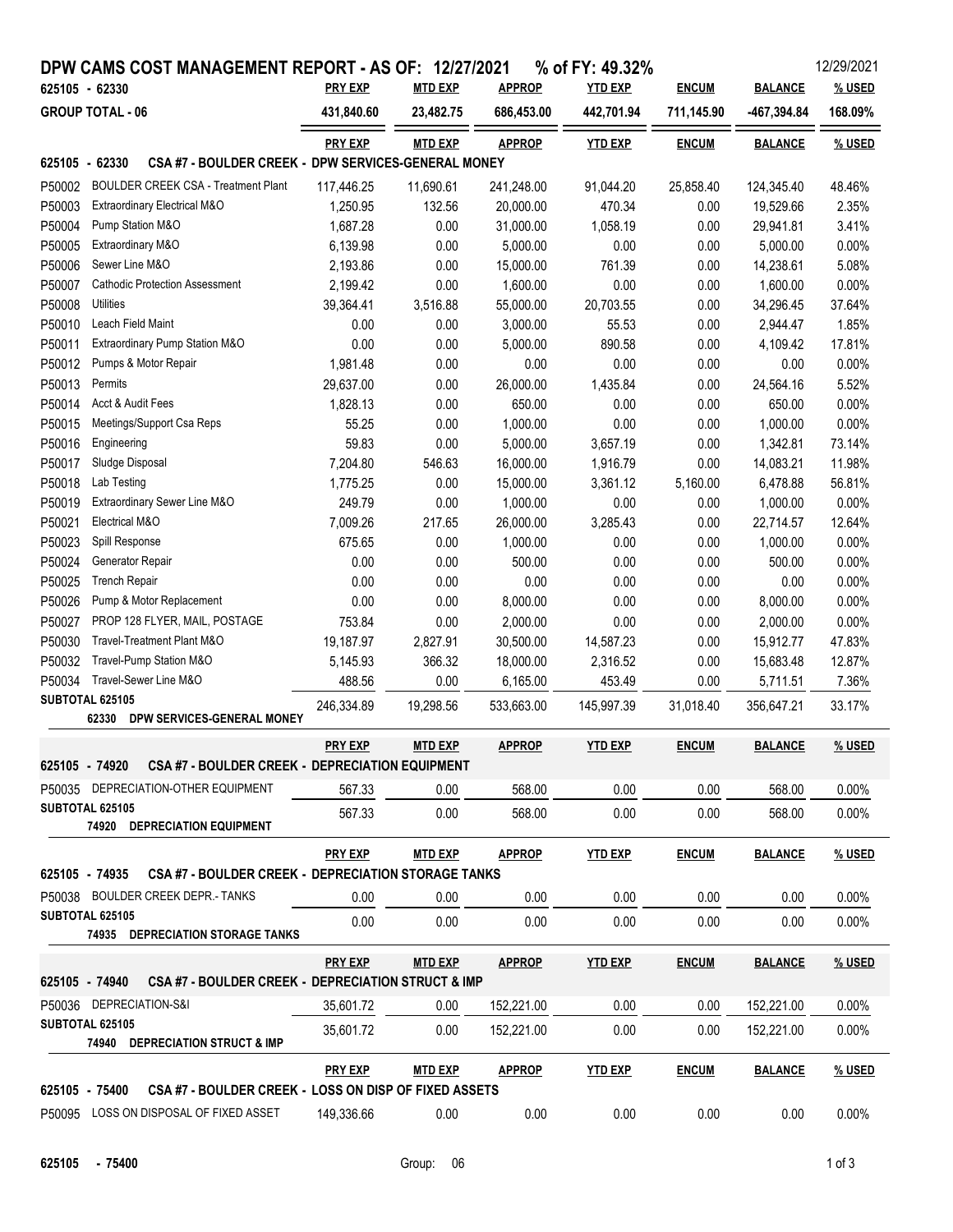|        |                          | DPW CAMS COST MANAGEMENT REPORT - AS OF: 12/27/2021        |                 |                |                 | % of FY: 49.32% |              |                 | 12/29/2021 |
|--------|--------------------------|------------------------------------------------------------|-----------------|----------------|-----------------|-----------------|--------------|-----------------|------------|
|        | 625105 - 75400           |                                                            | <b>PRY EXP</b>  | <b>MTD EXP</b> | <b>APPROP</b>   | <b>YTD EXP</b>  | <b>ENCUM</b> | <b>BALANCE</b>  | % USED     |
|        | SUBTOTAL 625105<br>75400 | <b>LOSS ON DISP OF FIXED ASSETS</b>                        | 149.336.66      | 0.00           | 0.00            | 0.00            | 0.00         | 0.00            | 0.00%      |
|        |                          |                                                            | <b>PRY EXP</b>  | <b>MTD EXP</b> | <b>APPROP</b>   | <b>YTD EXP</b>  | <b>ENCUM</b> | <b>BALANCE</b>  | % USED     |
|        | 625105 - 86110           | <b>CSA #7 - BOULDER CREEK - BUILDINGS AND IMPROVEMENTS</b> |                 |                |                 |                 |              |                 |            |
| P50022 |                          | CAPITAL REPLACEMENT RESERVES                               | 0.00            | 0.00           | 3,056,686.00    | 0.00            | 0.00         | 3,056,686.00    | 0.00%      |
| P50039 |                          | * BC TREATMENT PLANT REBUILD                               | 3,409,175.67    | 4,184.19       | 0.00            | 283,032.71      | 680.110.50   | $-963, 143.21$  | 0.00%      |
| P50040 |                          | <b>EQ TANK REPLACEMENT</b>                                 | 0.00            | 0.00           | 125,000.00      | 13.671.84       | 17.00        | 111,311.16      | 10.95%     |
| P50041 |                          | <b>Treatment Plant Upgrades</b>                            | 0.00            | 0.00           | 0.00            | 0.00            | 0.00         | 0.00            | 0.00%      |
| P50042 |                          | EQ TANK MIXER INSTALLATION                                 | 0.00            | 0.00           | 0.00            | 0.00            | 0.00         | 0.00            | $0.00\%$   |
| P50043 |                          | OFFICE IMPROVEMENTS                                        | 0.00            | 0.00           | 0.00            | 0.00            | 0.00         | 0.00            | $0.00\%$   |
| P50044 |                          | <b>BLOWER LINE REPLACEMENT</b>                             | 0.00            | 0.00           | 0.00            | 0.00            | 0.00         | 0.00            | 0.00%      |
| P50045 |                          | PUMP STATION UPGRADES                                      | 0.00            | 0.00           | 0.00            | 0.00            | 0.00         | 0.00            | 0.00%      |
| P50051 |                          | Pump Station #1 Rehab                                      | 0.00            | 0.00           | 0.00            | 0.00            | 0.00         | 0.00            | 0.00%      |
| P50052 |                          | <b>Structure Upgrades</b>                                  | 0.00            | 0.00           | 0.00            | 0.00            | 0.00         | 0.00            | 0.00%      |
|        | SUBTOTAL 625105<br>86110 | <b>BUILDINGS AND IMPROVEMENTS</b>                          | 3.409.175.67    | 4.184.19       | 3.181.686.00    | 296.704.55      | 680.127.50   | 2.204.853.95    | 30.70%     |
|        |                          |                                                            | <b>PRY EXP</b>  | <b>MTD EXP</b> | <b>APPROP</b>   | <b>YTD EXP</b>  | <b>ENCUM</b> | <b>BALANCE</b>  | % USED     |
|        | 625105 - 86111           | CSA #7 - BOULDER CREEK - STRUCT AND IMPRVMNTS-ISF OFF      |                 |                |                 |                 |              |                 |            |
| P50097 |                          | S & I Budget Offset                                        | $-3,409,175.67$ | 0.00           | $-3,181,685.00$ | 0.00            | 0.00         | $-3.181,685.00$ | $0.00\%$   |
|        | <b>SUBTOTAL 625105</b>   | 86111 STRUCT AND IMPRVMNTS-ISF OFFS                        | $-3.409.175.67$ | 0.00           | $-3.181.685.00$ | 0.00            | 0.00         | $-3.181,685.00$ | 0.00%      |
|        |                          | TOTAL 625105 CSA #7 - BOULDER CREEK                        | 431,840.60      | 23,482.75      | 686,453.00      | 442,701.94      | 711,145.90   | -467,394.84     | 168.09%    |